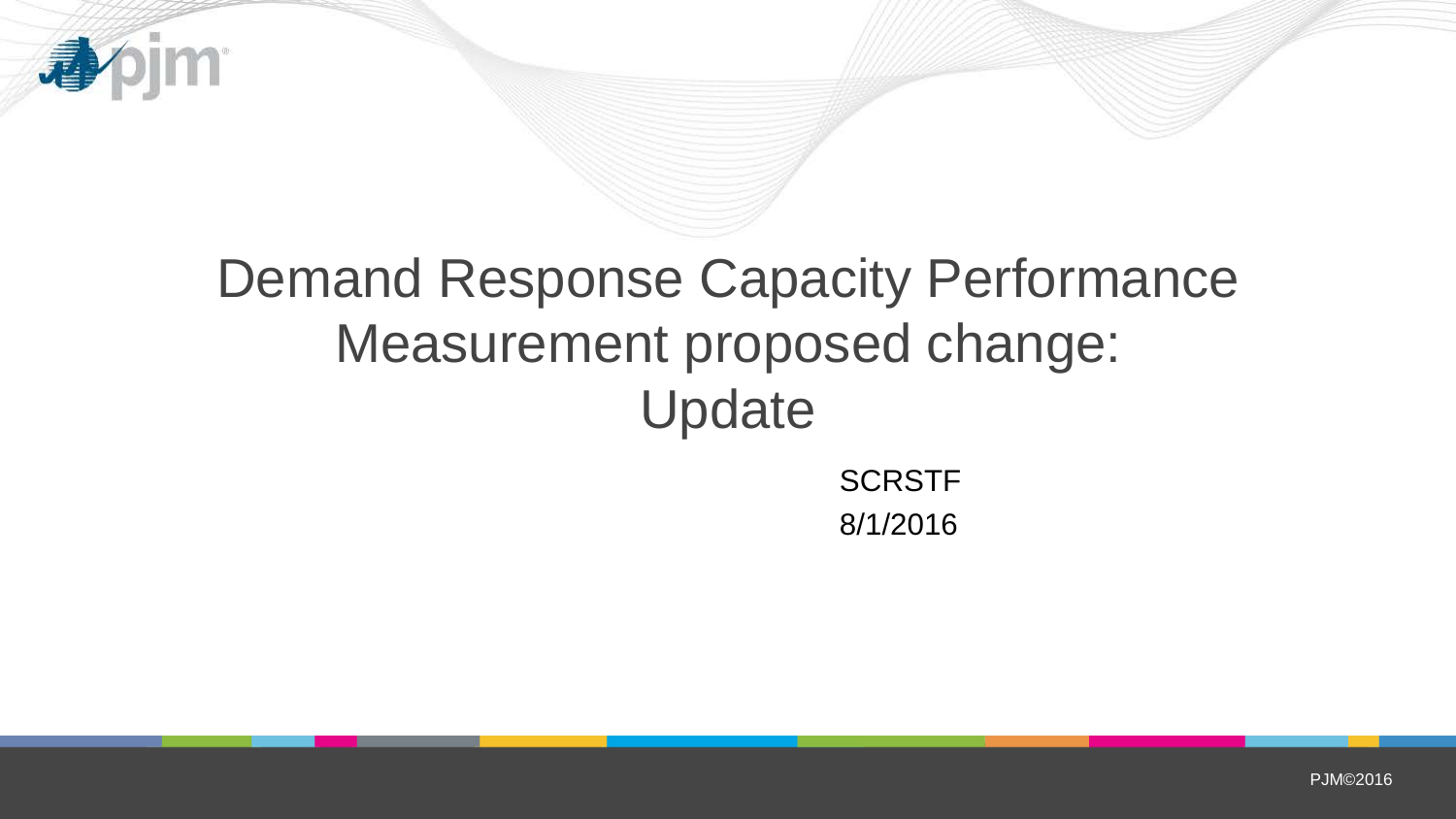

#### Current Capacity compliance – measurement of load reductions

- Summer (June September)
	- FSL (firm service level)
		- PLC (Load \* Line Loss Factor)
	- GLD (guaranteed load drop)
		- Lessor of FSL or (CBL load) \* line loss factor
- Non-summer (October through May)
	- (CBL load) \* line loss factor
- CBL customer baseline, which represents what load would have been if customer did not reduce load (measure real time load reduction).

Load Reduction used to determine penalties or bonus payment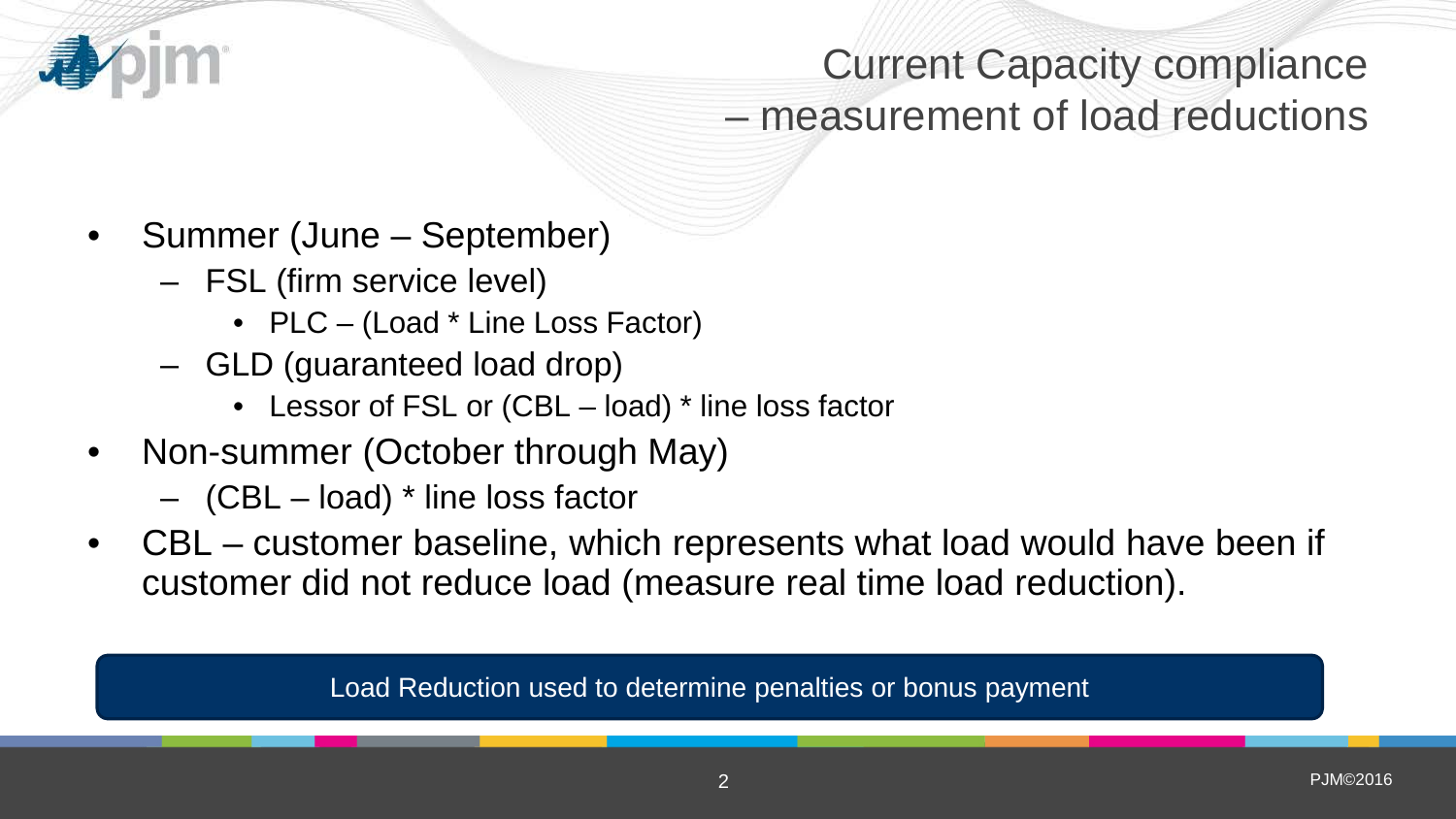

- CBL used in non-summer to ensure loads with lower winter load still need to reduce because lower load already incorporated in IRM study.
- Customer may have winter load but load may already be down when dispatched by PJM.
- Summer measurement focused on ensuring load is below a certain value while non-summer measurement focused on real time load reduction.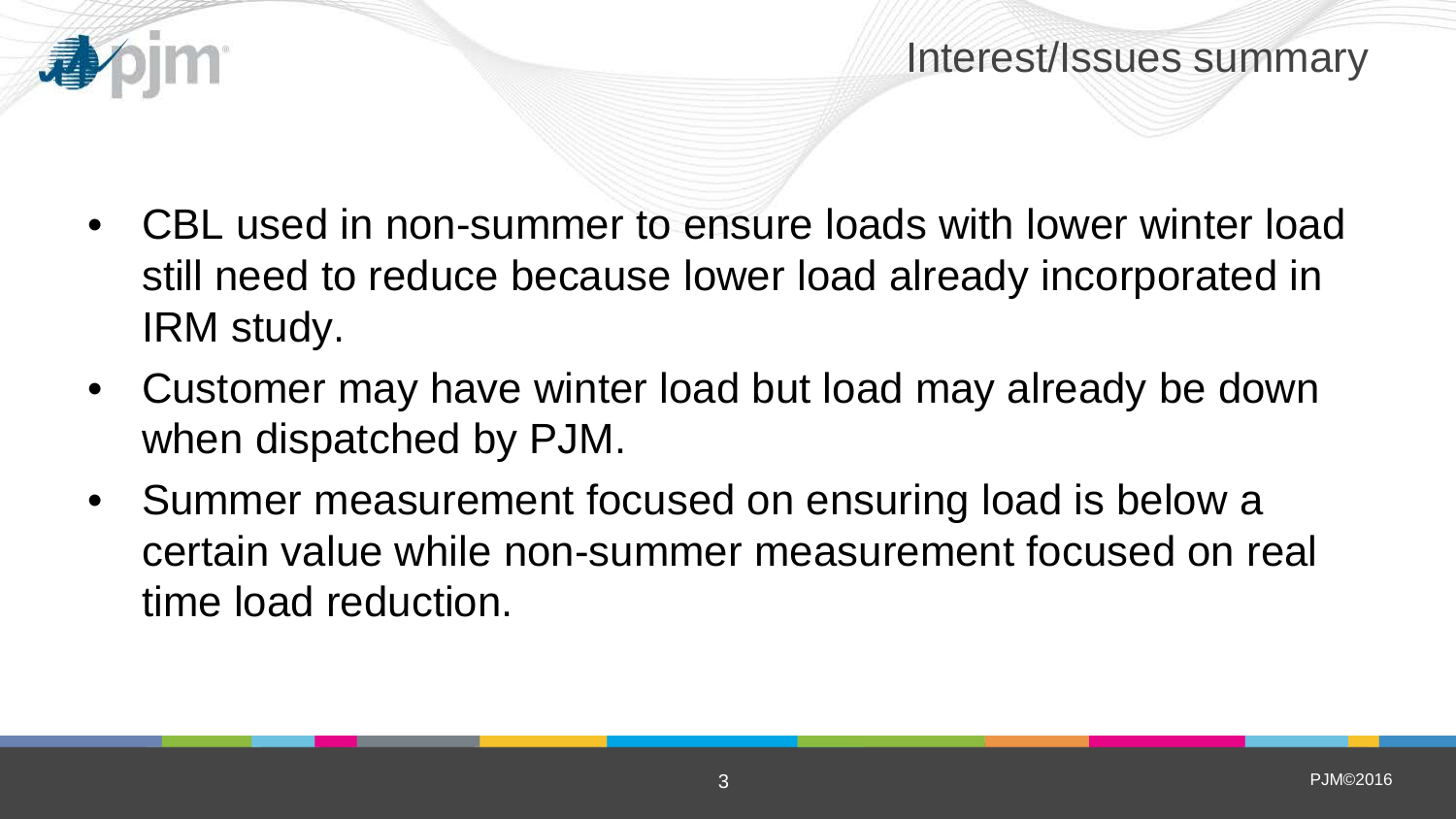

#### Proposed measurement change

- CSP determines Annual nominated capacity MWs with summer vs non-summer FSL
	- $-$  Annual nominated capacity = PLC [FSL(summer)  $*$  line loss factor) Same as today
	- Winter FSL \* line loss factor = (Winter Peak Load \* line loss factor \* Winter Weather Adjustment Factor) – Annual Nominated **Capacity**

This is more consistent with summer FSL approach and will address issues/interest identified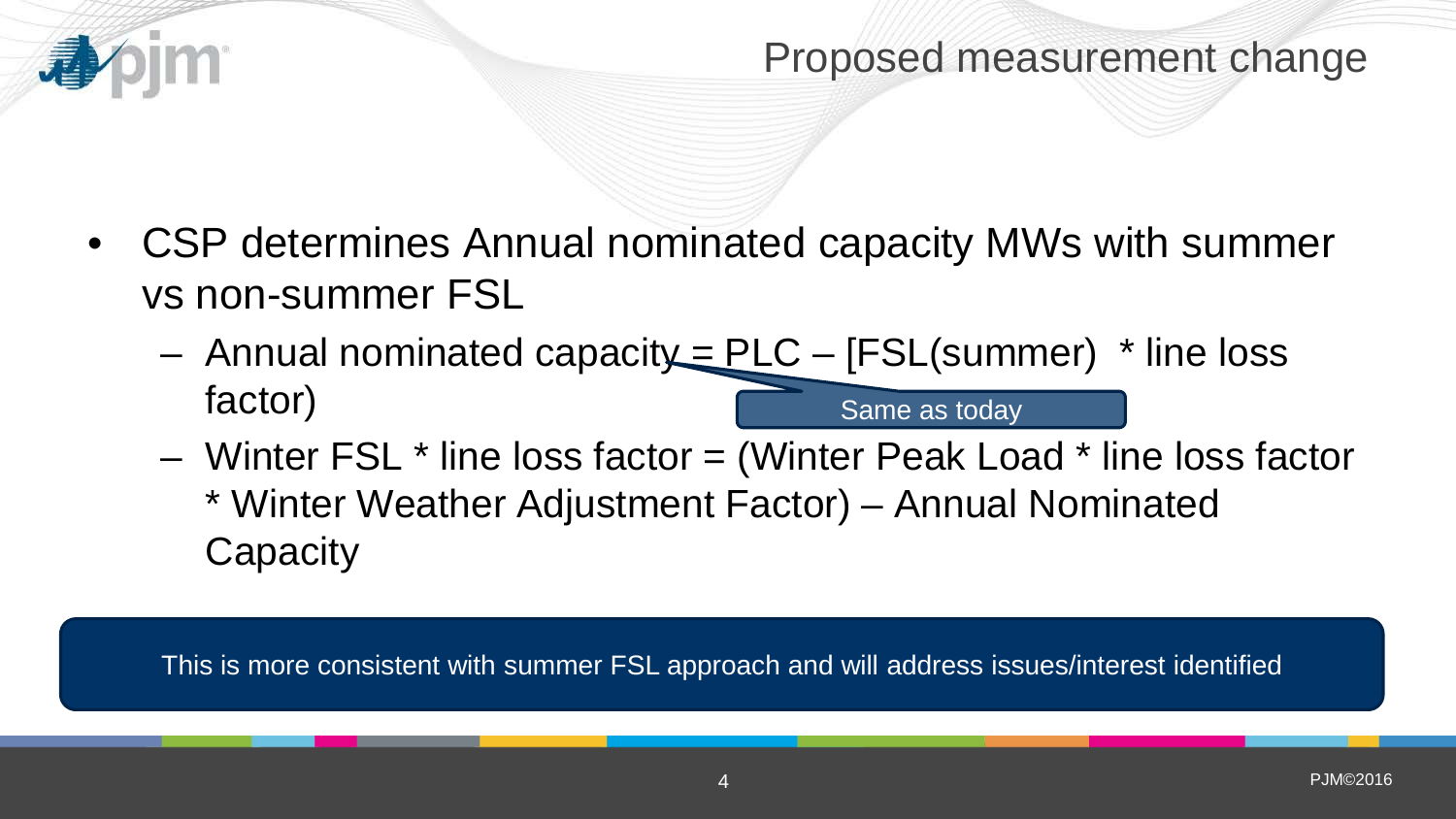

### UPDATED - Proposed measurement change (cont')

- Customer Winter Peak Load
	- PJM publishes winter 5 CP days (Dec/Jan/Feb)
	- CSP (or EDC) calculates Customer Winter Peak Load = customer's peak demand on PJM Winter 5 CP days from 6am through 9pm (CP availability window) and calculate average the 5 values.
	- Customer Winter Peak Load based on Delivery Year 2
		- Can be calculated at same time PLC is determined.
- Winter Weather Adjustment Factor (zonal)
	- PJM Weather Normalized Winter Peak / PJM Average of 5 CP Loads in **Winter**
	- PJM calculates and applies during capacity nomination on the registration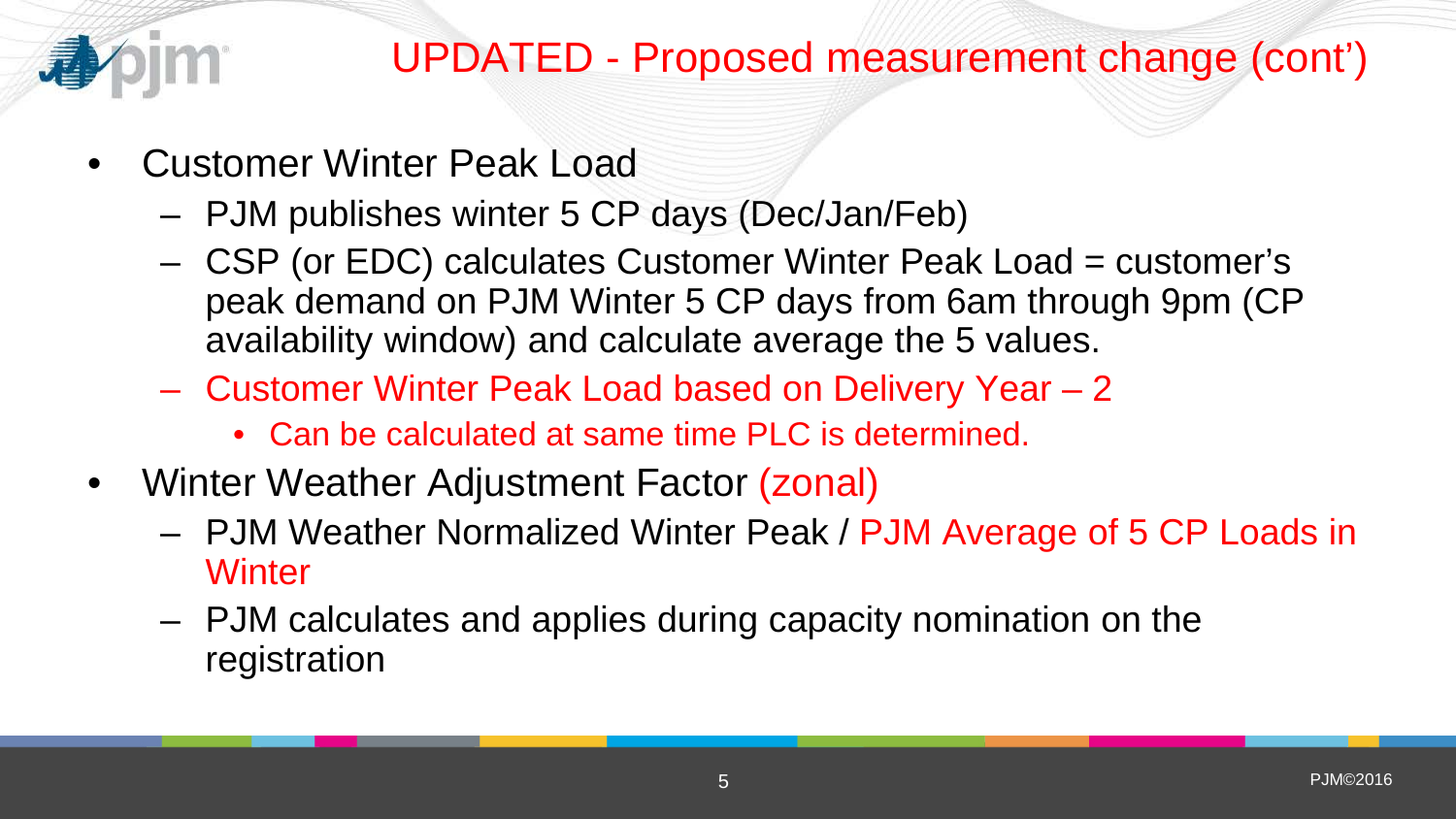

### NEW - Registration example (timing)

- Apr 2016
	- PJM publishes Winter 2015/2016 (Dec 2015, Jan/Feb 2016) 5 CP days
	- PJM publishes Zonal Winter Weather Adjustment Factor
- Oct 2016
	- PJM publishes Summer 2016 5 CP days/hours
- Jan 2017
	- EDC distributes PLC for 2017/2018 based on summer load in 2016
	- CSP calculates Customer Winter Peak Load based on Winter 2015/2016 (Dec 2015 and Jan/Feb 2016)
- Jan May 2017
	- CSP registers DR for 2017/2018 DY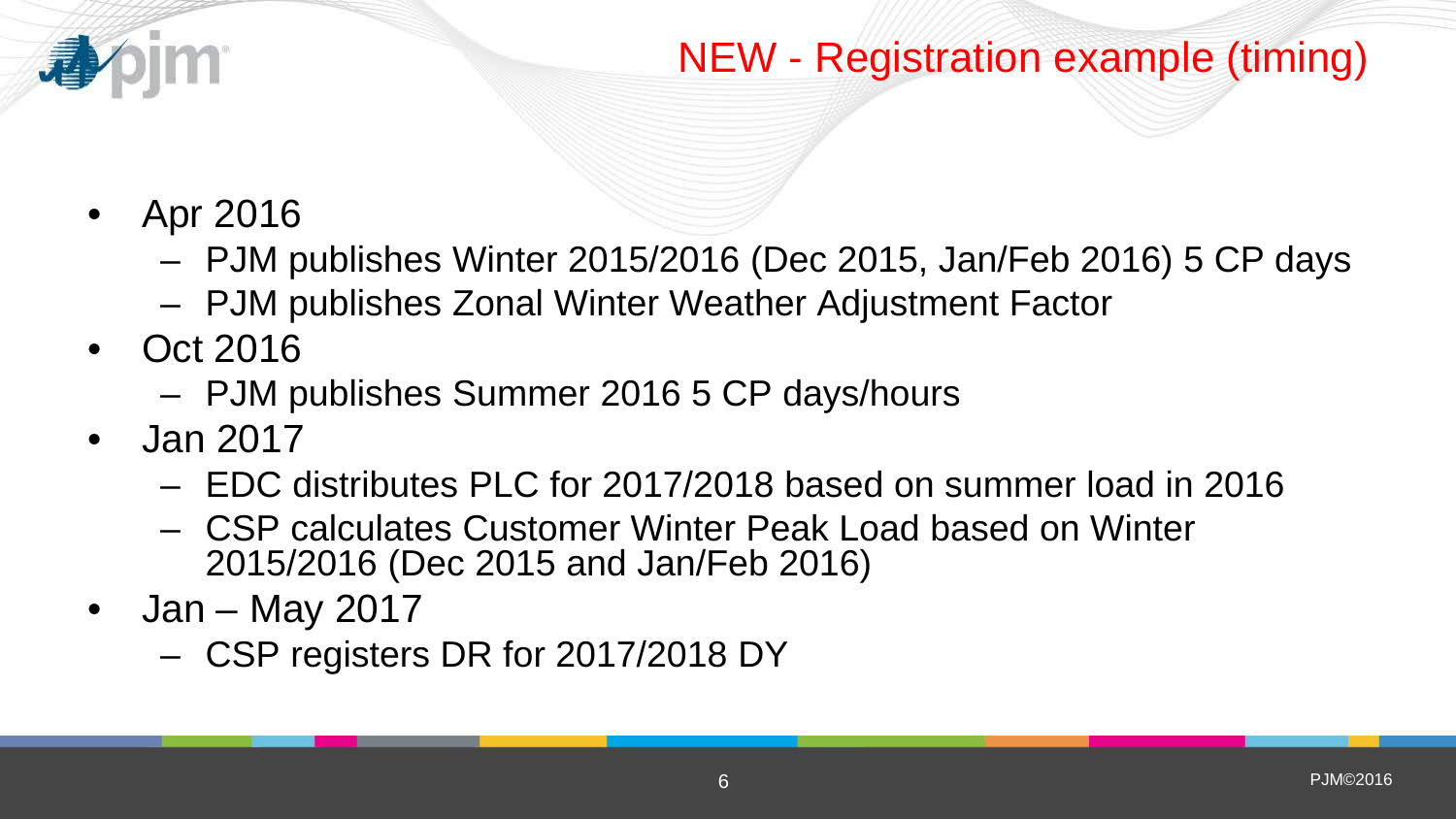## Example (nomination)

|                      | DR Resource with Customer Registrations shown below |                           |          |                                              |                                 |                                                   |                                                            |                           |
|----------------------|-----------------------------------------------------|---------------------------|----------|----------------------------------------------|---------------------------------|---------------------------------------------------|------------------------------------------------------------|---------------------------|
|                      |                                                     | 1                         | 2        | $(3) = (1) - (2)$                            | (4)                             | (5)                                               | $(6) = (4) * (5)$                                          | $7 = (6) - (3)$           |
| <b>Customer</b><br># | <b>Customer Load Profile</b>                        | <b>Summer</b><br> PLC(MW) | (MW)     | <b>Summer FSL Nominated DR</b><br>Value (MW) | <b>Winter Peak</b><br>Load (MW) | <b>Winter Weather</b><br><b>Adjustment Factor</b> | <b>Weather Adjusted</b><br><b>Winter Peak Load</b><br>(MW) | <b>Winter FSL</b><br>(MW) |
|                      | Winter load lower than summer load                  | 10 <sup>°</sup>           |          |                                              | 8                               | 1.05                                              | 8.4                                                        | 3.4                       |
|                      | Winter load higher than summer load                 | 10                        |          |                                              | 12                              | 1.05                                              | 12.6                                                       | 7.6                       |
| з                    | Winter load equal to summer load                    | 10                        |          |                                              | 10 <sup>°</sup>                 | 1.05                                              | 10.5                                                       | 5.5                       |
| 4                    | Summer only DR (A/C Cycling)                        | 10                        |          | 6                                            | 6                               | 1.05                                              | 6.3                                                        | 0.3                       |
| 5                    | Winter only DR (Ski Load)                           |                           | $\Omega$ |                                              | 12 <sup>7</sup>                 | 1.05                                              | 12.6                                                       | 11.6                      |
| Resource             |                                                     | 41                        | 19       | 22                                           |                                 |                                                   | 50.4                                                       | 28.4                      |

**Apjm** 

| Column                                                                             |                                                                                                                                               |  |  |  |  |  |  |  |  |
|------------------------------------------------------------------------------------|-----------------------------------------------------------------------------------------------------------------------------------------------|--|--|--|--|--|--|--|--|
|                                                                                    | Summer PLC based on the current process                                                                                                       |  |  |  |  |  |  |  |  |
|                                                                                    | Summer FSL selected by customer considering Winter Peak Load to result in the same Nominated DR Value in summer and winter                    |  |  |  |  |  |  |  |  |
| 4                                                                                  | Winter Peak Load = customer peak on 5 winter CP days from HE7 through HE21 (Capacity Performance DR availability requirement) for Dec/Jan/Feb |  |  |  |  |  |  |  |  |
|                                                                                    | Winter Weather Adjustment Factor published and applied by PJM = Weather Normalized Winter Peak/Actual Winter Peak                             |  |  |  |  |  |  |  |  |
|                                                                                    |                                                                                                                                               |  |  |  |  |  |  |  |  |
| <b>Additional Notes</b>                                                            |                                                                                                                                               |  |  |  |  |  |  |  |  |
| Capacity Reduction will be used for Add Back in Summer and Non-summer periods      |                                                                                                                                               |  |  |  |  |  |  |  |  |
| Winter Peak Load is adjusted up for transmission and distribution line loss factor |                                                                                                                                               |  |  |  |  |  |  |  |  |
| Winter load reductions may not exceed Winter Peak Load.                            |                                                                                                                                               |  |  |  |  |  |  |  |  |
| Load has already been grossed up for losses                                        |                                                                                                                                               |  |  |  |  |  |  |  |  |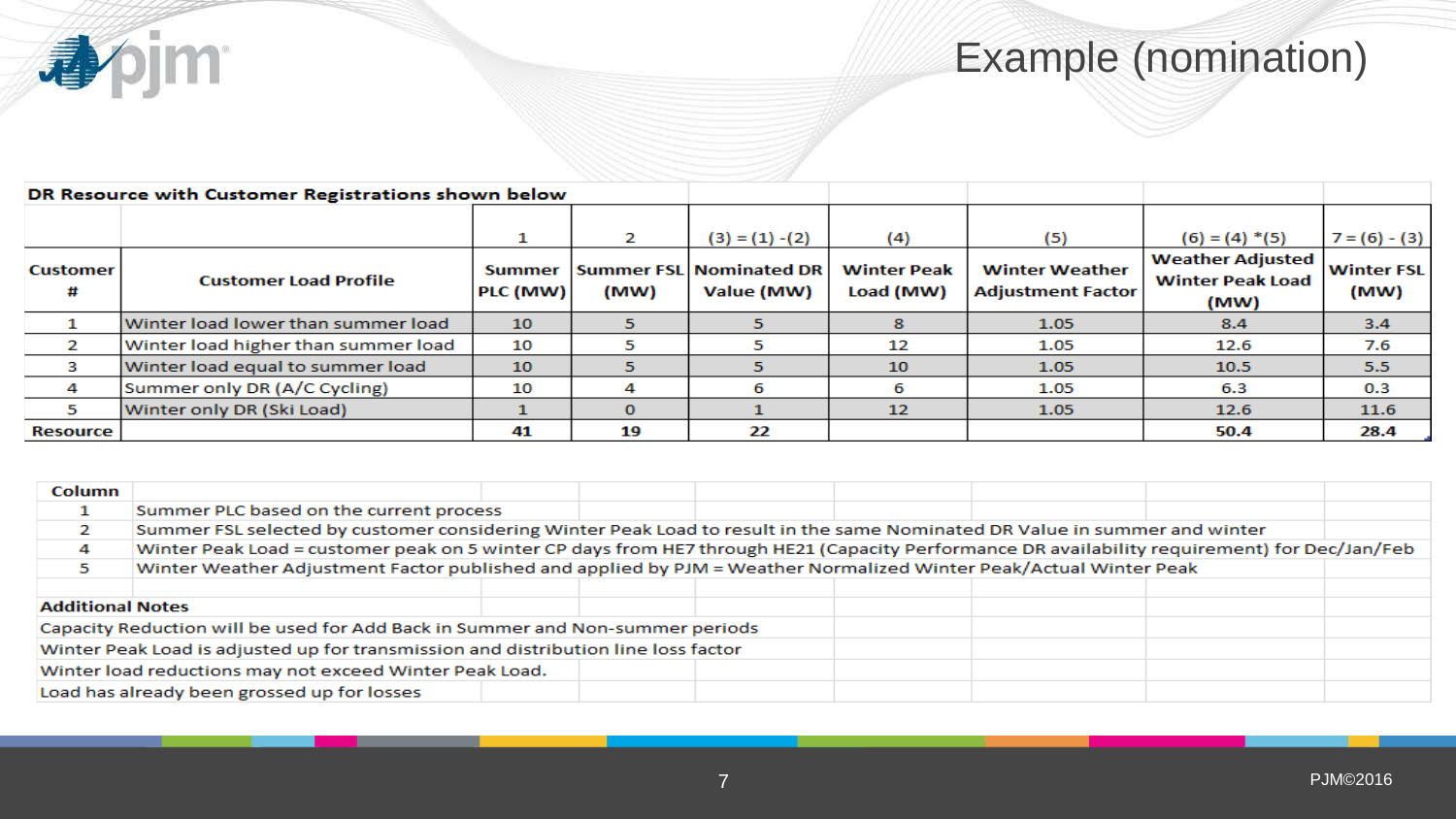

#### Example (event measurement)

| DR Resource with Customer Registrations shown below |                                     |                    |              |                                              |                                                            |                           | <b>Summer Event</b> |                                  | <b>Winter Event</b> |                            |
|-----------------------------------------------------|-------------------------------------|--------------------|--------------|----------------------------------------------|------------------------------------------------------------|---------------------------|---------------------|----------------------------------|---------------------|----------------------------|
|                                                     |                                     |                    |              |                                              |                                                            |                           |                     |                                  |                     | $(11) = (6)$               |
|                                                     |                                     | ட                  |              | $(3) = (1) - (2)$                            | $(6) = (4) * (5)$                                          | $7 = (6) - (3)$           | (8)                 | $(9) = (1) - (8)$                | (10)                | (10)                       |
| <b>Customer</b><br>#                                | <b>Customer Load Profile</b>        | Summer<br>PLC (MW) | (MW)         | <b>Summer FSL Nominated DR</b><br>Value (MW) | <b>Weather Adjusted</b><br><b>Winter Peak Load</b><br>(MW) | <b>Winter FSL</b><br>(MW) | Load<br>(MW         | Load<br><b>Reduction</b><br>(MW) | Load<br>(MW         | Load<br>Reductio<br>n (MW) |
|                                                     | Winter load lower than summer load  | 10 <sup>°</sup>    |              |                                              | 8.4                                                        | 3.4                       |                     |                                  | 5.5                 | 2.9                        |
| 2                                                   | Winter load higher than summer load | 10                 |              |                                              | 12.6                                                       | 7.6                       |                     |                                  | 6                   | 6.6                        |
| з                                                   | Winter load equal to summer load    | 10                 |              |                                              | 10.5                                                       | 5.5                       |                     |                                  |                     | 5.5                        |
| 4                                                   | Summer only DR (A/C Cycling)        | 10                 | 4            |                                              | 6.3                                                        | 0.3                       |                     |                                  | 6.3                 | 0                          |
| 5                                                   | Winter only DR (Ski Load)           |                    | $\mathbf{O}$ |                                              | 12.6                                                       | 11.6                      |                     | 0                                | 5.6                 |                            |
| <b>Resource</b>                                     |                                     | 41                 | 19           | 22                                           | 50.4                                                       | 28.4                      |                     | 22                               |                     | 22                         |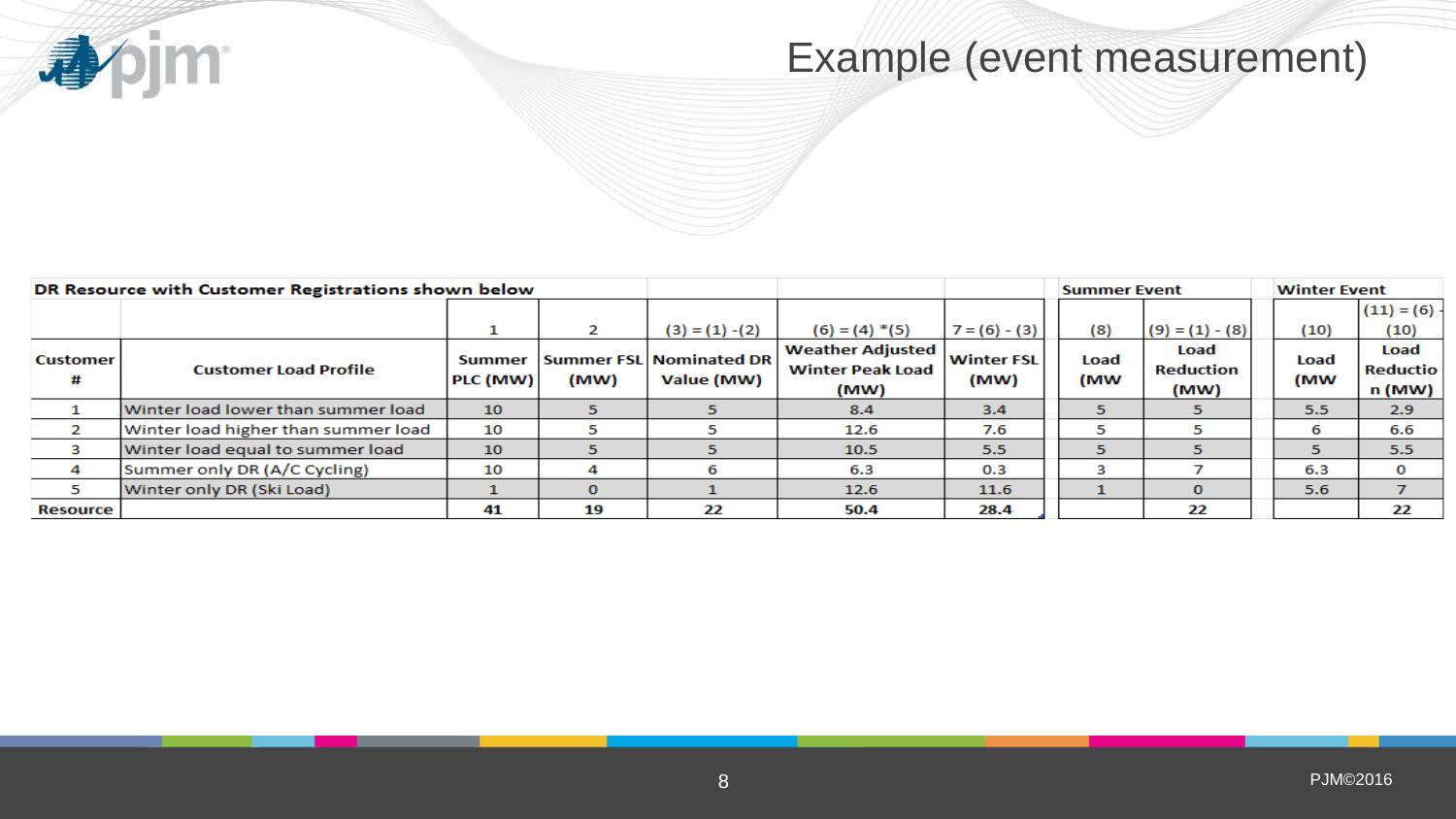

Appendix

- Q&A
- DR Registration example for summer capability only customer and winter capability only customer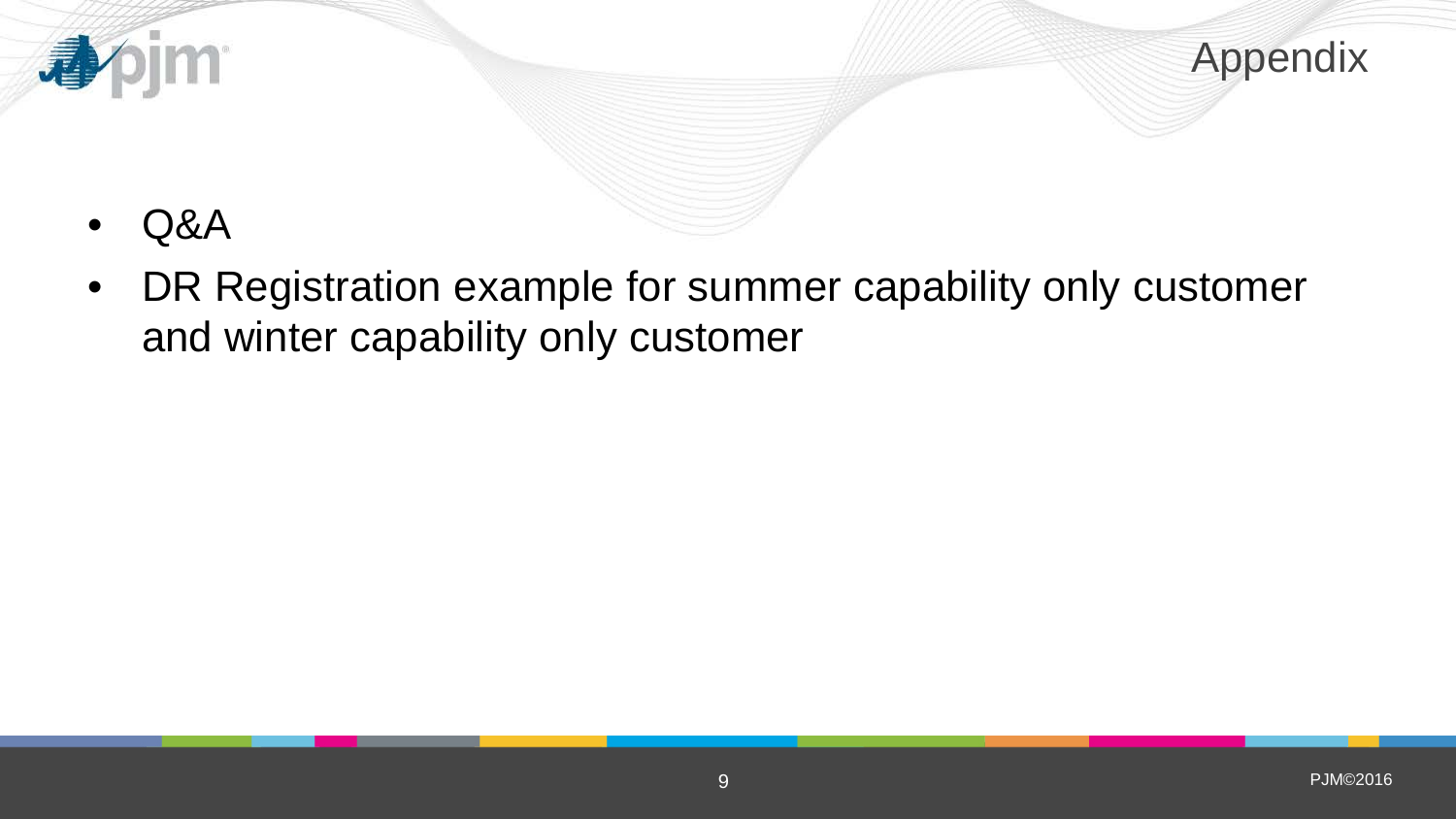

- Q: Is there a limit on load reductions?
	- A: Summer load reductions are limited to PLC and non-summer load reductions are limited to Weather Adjusted Winter Peak Load
- Q: Will this proposed measurement method replace the CBL method for non-summer capacity compliance assessment?
	- A: Yes
- Q: Will EDCs calculate and distribute Winter Peak Load as part of PLC calculation & distribution process?
	- A: Need to discuss
- Q: How do I calculate the Customer Winter Peak Load?
	- Take the customer's peak load from 6am through 9pm for each of the 5 PJM Winter Peak days and average the 5 values.